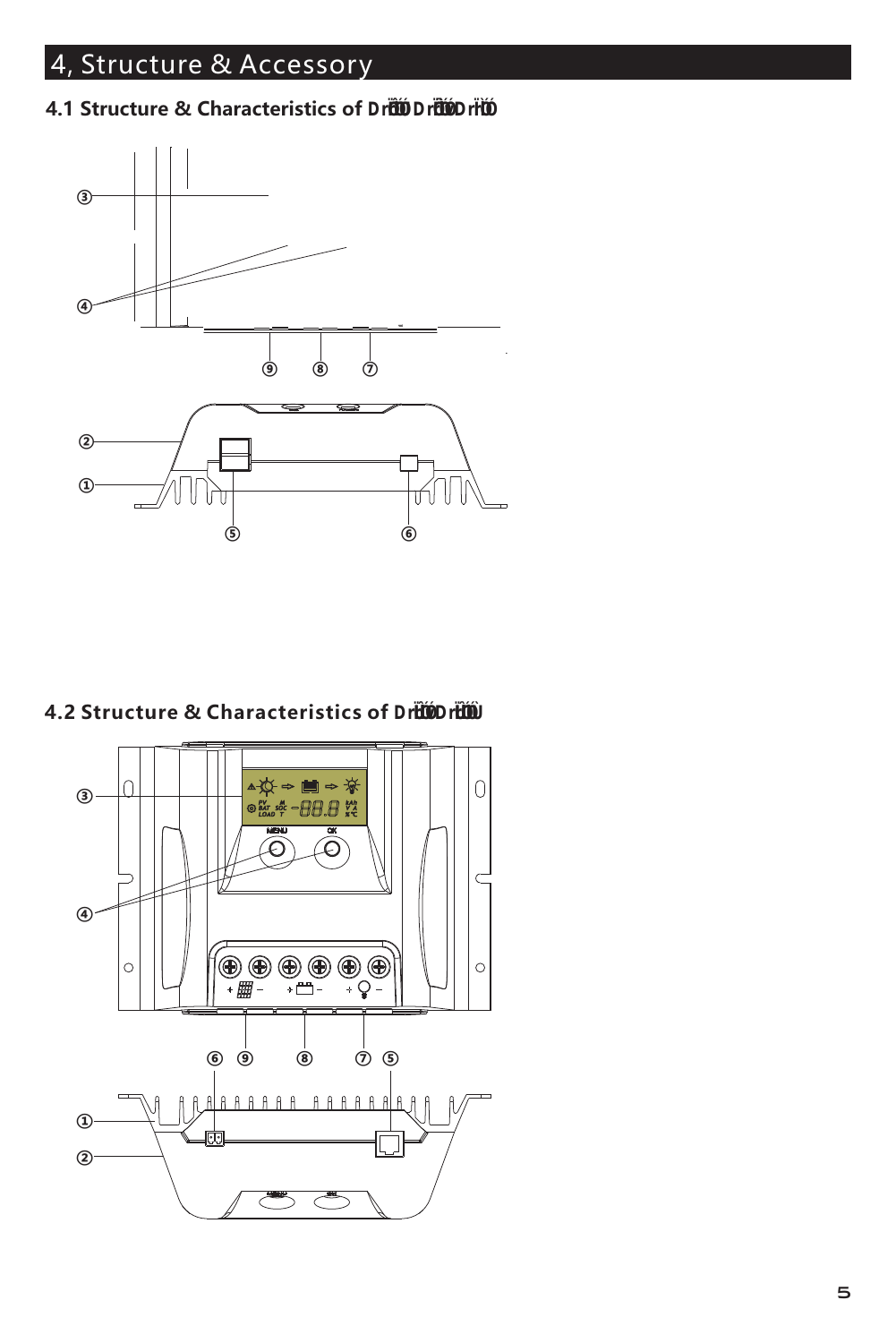### **4.3 Temperature Sensor**

To collect battery temperature data for temperature compensation so the controller can accurately charge the battery. The temperature sensor is connected via interface 6.

If the external temperature sensor is not connected or damaged, the controller defaults to the internal temperature information.

The controller is shipped with an 80 mm long cable temperature sensor. Should a sensor with a longer cable be required than this needs to be ordered separately.

#### **4.4 RS485(only for MA-60-12/24 and MA-60-12/24/48)**

The charger is equipped with a RS485 port with RJ11 sockets, the RJ11 interface is defined as follows:

| Pin No.       | <b>Definition</b> |  |
|---------------|-------------------|--|
|               | NC.               |  |
| $\mathcal{P}$ | NC.               |  |
| З             | RS485-A           |  |
| 4             | RS485-B           |  |
| 5             | NC.               |  |
| հ             | NC.               |  |



etter the Controller (New York of the Protocol applicable to this controller: Modbus Communication Protocol V3.9<br>Protocol applicable to this controller: Modbus Communication Protocol V3.9



**The RS485 interface on this charger is not galvanically isolated and can not be grounded. Do not short circuit unused pin (Note NC).**

#### **4.5 Option Accessories(only MA-60-12/24 and MA-60-12/24/48 are optional)**

#### **4.5.1 Bluetooth Communication**

MA-60-12/24 and MA-60-12/24/48 controllers can be connected to the Cyber-BT(bluetooth) via the RJ11 interface.

Bluetooth communication has the following characteristics:

- 1. Support mobile phone App
- 2. Realizes wireless monitoring function of PV charge controller
- 3. Use high performance, ultra-low power consumption Bluetooth dedicated chip
- 4. Adopt Bluetooth 4.0 and BLE technology

**1.This icon in this specification indicates that this solar controller has Bluetooth communication function.** 

#### **2. Refer to Bluetooth APP instructions for detailed operation of mobile APP.**

#### **4.5.2 Wireless Communication for Internet of Things**

The controller equipped with the Internet of Things wireless communication capability has the following characteristics:

1. For the wireless Internet of Things communication functionality the controller can be remotely accessed through IoT/GPRS.

2. A variety of options are available for remote monitoring and real-time control through WeChat App /PC program.

3. Real-time monitoring of PV voltage, PV charging current, battery voltage, battery current, load voltage, load current and other system parameters as well as charge controller status.

4. Real-time automatic fault alarm.

**Please contact our Sales Team for more details about the IoT wireless communication.**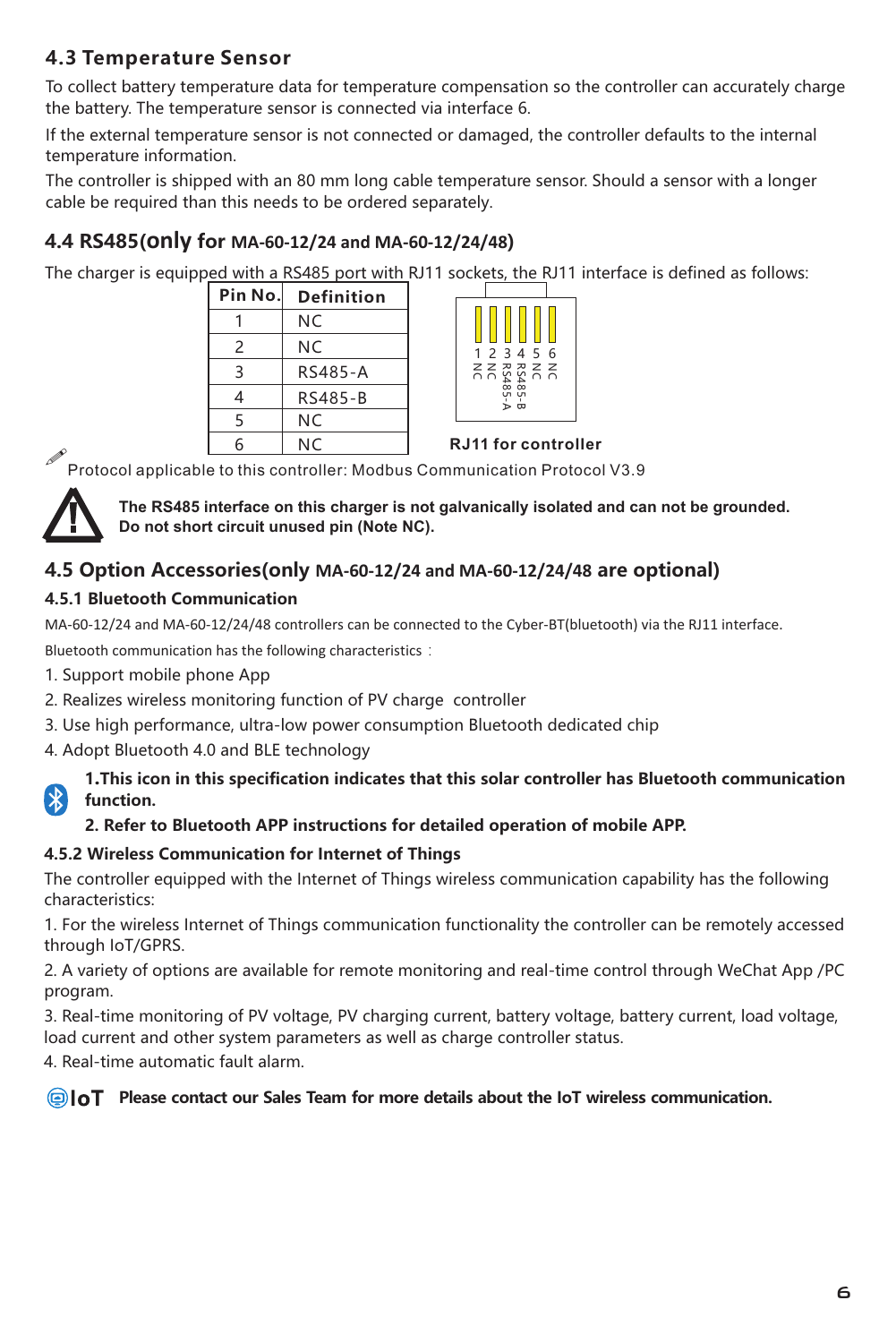## 5, Installation



**CAUTION: Please read all instructions and precautions in the manual before proceeding with the installation! It is recommended to remove the protective film cover from the LCD screen before operation.**

#### **5.1 Installation Notes**

⑴ This charge controller must only be used in PV systems in accordance with requirements given in this user manual and the specifications of other system components provided by their manufacturers. No energy source other than a PV generator may be connected to the PV charge controller referred herein.

⑵PV-modules must always be disconnected prior to the installation and adjustments of the charge controller; Make sure the circuit breaker, fuse or disconnects of battery terminal are turned off.

⑶ Double check whether battery voltage meets the voltage range of Charge Controller.

⑷Batteries store a large amount of energy, never short circuit a battery under any circumstances. We strongly recommend connecting a protection fuse directly to the battery terminal for protection in case of short circuiting the battery.

⑸Batteries can produce flammable gases. Avoid provoking any sparks, using fire or any exposed flame close to any batteries, ever. Make sure that the battery room is well ventilated to disperse any gases.

⑹Only use insulated tools and avoid placing (any) metal objects near/close to batteries.

⑺Be extremely cautious when working with batteries. Wear eye protection by all means. Have fresh water available to immediately wash and clean any contact with battery acid. Get immediately medical aid in case of any hazard that may occur. Never install/handle with batteries alone.

⑻Avoid touching or short-circuiting wires or terminals. Be aware that voltages on given system components, terminals or wires can be a multiple of battery voltage. Only use insulated tools, stand on dry ground, and keep your hands always dry and protected by proper (approved) electrician gloves when working on PV-Systems.

⑼Prevent any water, ever, from penetrating the controller, outdoor installation must avoid any direct sunlight and penetration of any water (e.g. rain) and humidity.

⑽After installation make sure that all connections are properly tighten, eliminate any electrical loose connections to eliminate by all means any hot electrical connection spots.

#### **5.2 Mounting Location Requirements**

Do not subject the PV charge controller to direct sunlight or any other heat sources. Protect the PV charge controller from any dust, dirt and moisture. Mount it flat to a vertical wall. Must be a non-flammable material. Maintain a minimum clearance of 15 cm below and around the controller to ensure unhindered air circulation. Mount the PV charge controller not too far from the batteries (for accurate voltage sensing least lessening).

Mark the position of the PV charge controller fastening holes on the wall, drill 4 holes and insert dowels, fasten the PV charge controller to the wall with the cable openings facing downwards.

# >15CM WARM AIR COOL AIR >15CM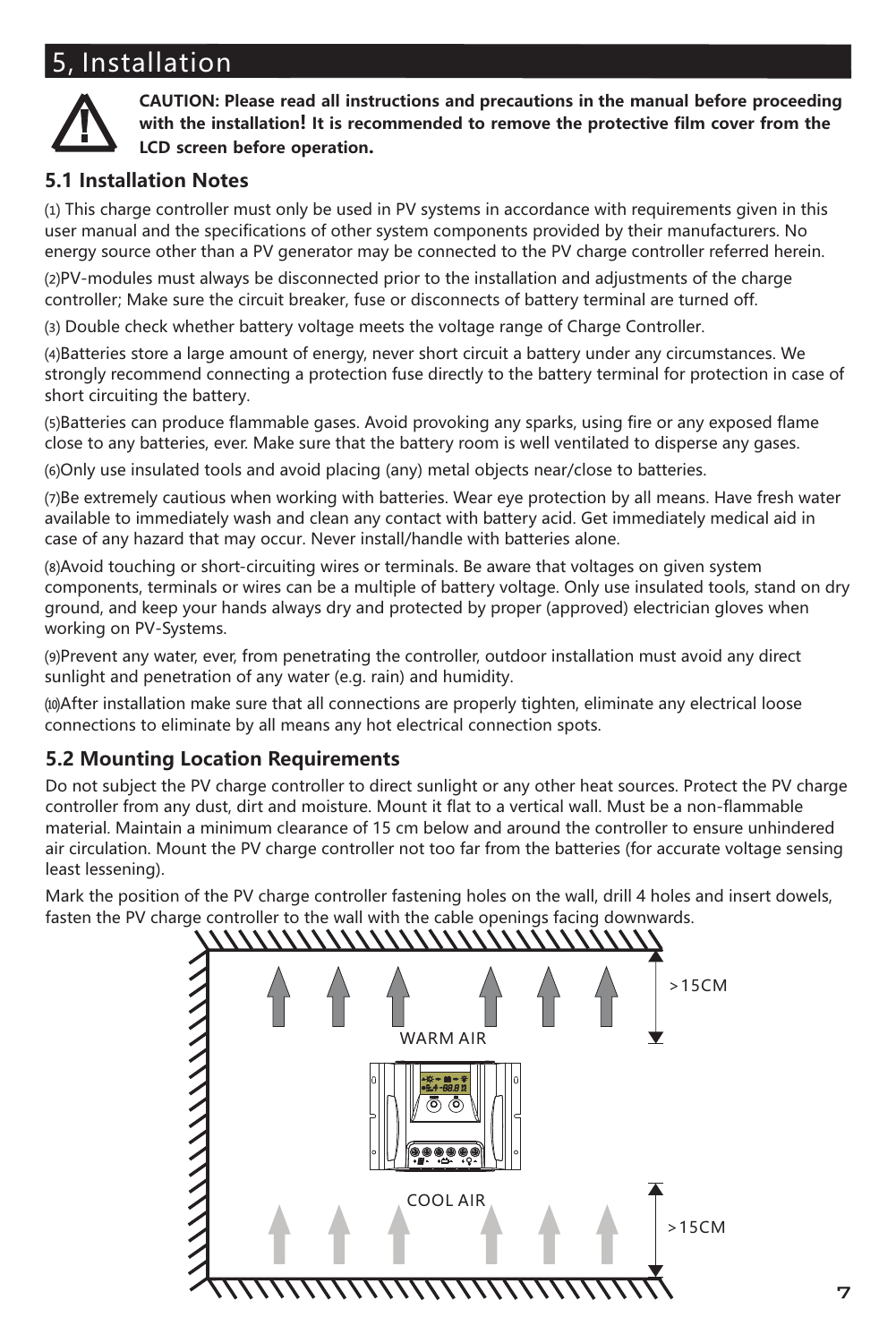## **5.3 Wiring Specifications**

Wiring and installation methods must comply with national and local electrical code/specifications.

The wiring specifications ofthe PV-system battery must be selected according to rated currents. Please check following table for wiring specifications:

| Model                         | Rated charging<br>current | Rated<br>discharging<br>current | Solar wire<br>diameter<br>(mm <sup>2</sup> /AWG) | <b>Battery wire</b><br>diameter<br>(mm <sup>2</sup> /AWG) | Load wire<br>diameter<br>(mm <sup>2</sup> /AWG) |
|-------------------------------|---------------------------|---------------------------------|--------------------------------------------------|-----------------------------------------------------------|-------------------------------------------------|
| MA-20-12/24                   | 20A                       | 20A                             | 5/10                                             | 5/10                                                      | 5/10                                            |
| MA-30-12/24                   | 30A                       | 30A                             | 6/9                                              | 6/9                                                       | 6/9                                             |
| MA-40-12/24                   | 40A                       | 40A                             | 10/8                                             | 10/8                                                      | 10/8                                            |
| MA-60-12/24<br>MA-60-12/24/48 | 60A                       | 30A                             | 16/5                                             | 16/5                                                      | 6/9                                             |

 $\mathscr{I}$ The indicated cable/wire sizes are for reference only. If longer runs between the PV array and the **controller or between the controller and the battery are required, than larger capacity cables must be used to reduce voltage drop and improve system performance.**

### **5.4 Connection**

We strongly recommend connecting a fuse directly to the battery terminal to protect from any short circuit in the battery circuit. PV-modules generate current whenever light shines on them. The generated current is directly proportional to the light intensity. Even low levels of light, will deliver the PV-Modules no load, full voltage. It is thus utterly advisable to protect PV-modules from any incident light during installation; Never touch uninsulated cables (ends), only use electric insulated tools, and make sure that the wire cross section is adequate for the PV module operating currents. Connections must always be conducted in the sequence as described below





**WARNING: The PV-module/array can produce open-circuit voltages in excess of 100 Vdc when exposed to sunlight. Pay highest attention to this fact.**



**WARNING: Risk of explosion! In case the battery's positive and negative terminals or** leads get ever in touch, i.e. short-circuited, a fire or explosion hazard might get triggered. **Always pay maximum when handling batteries and related circuits.**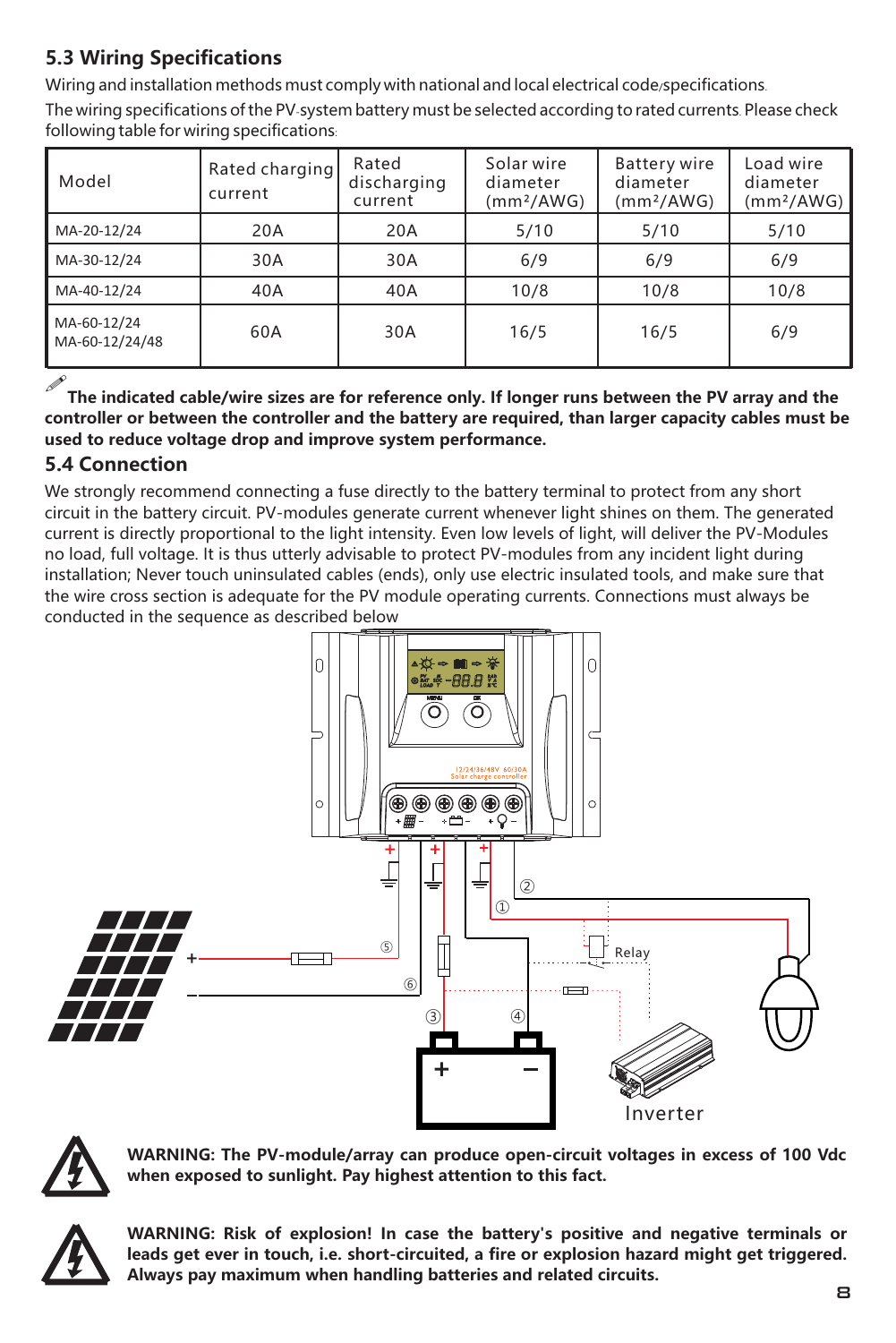

**CAUTION: 1. If no temperature sensor is connected to the controller, the battery temperature value will display the internal temperature.**

**2.If a power inverter is used the system, it should be connected to the battery via a DC relay. Do not connect it to the controller's load terminals.**

#### **1st step: Connect loads**

Connect the load cable with the correct polarity of the right-hand side pair of terminals on the solar charge controller (with the lamp symbol). To avoid the presence of any tension on the cable/wires, please connect these first to the load before connecting them to the charge controller.

#### **2nd step: Connect the battery**

Connect the battery cables observing the correct polarity to the center pair of terminals (make sure you identify the battery marking/symbol on the controller casing!) of the PV charge controller. Pay greatest attention to polarity. Never, ever invert the plus+ and minus- poles).

1)Should your system be nominal 12 Vdc, make sure the battery voltage is between the 10.0 and 15.0 Vdc voltage range;

2)for 24 Vdc nominal voltage, the battery voltage should be within the 20.0 to 30.0 Vdc range;

3)for 36 Vdc nominal voltage, the battery voltage should be within the 31.0 to 42.0Vdc;

4)for 48 Vdc nominal voltage, the battery voltage should be within the 42.0 to 62.0Vdc.

If the polarity is correct, the LCD on the controller will begin to display those.

#### **3rd step: Connect the solar module**

When connecting the PV-Module make sure to cover it from incident sun light. Double check the PV-Module will not exceed the maximum permissible input current of the Charge Controller (please refer to the section Technical Data). Connect the solar module connection cable to the correct polarity of the left pair of terminals on the solar charge controller (with the solar module symbol).

#### **4th step: Final work**

Tighten all cables connected to the controller and remove all the remains around the controller (leaving a void of minimum 15 cm).

#### **5.5 Grounding**

Be aware that the positive terminals of controller are interconnected and therefore bear the same electrical potential. If any grounding is required, always do this on the positive wires/terminals.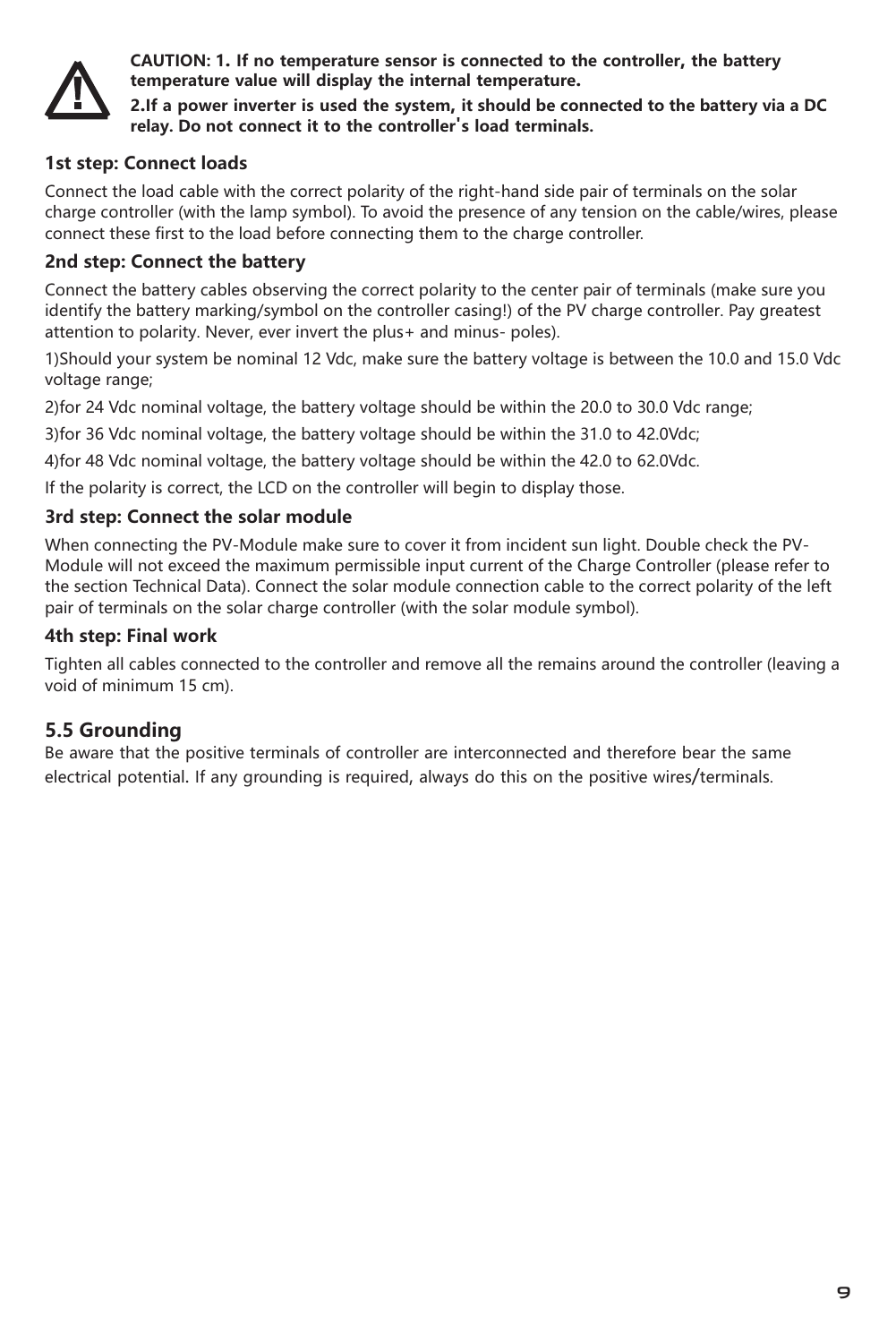## **6, Operation**

## **6.1 LCD Display**



#### **6**.**1**.**1 Status Description**

| <b>Item</b> | Icon                                           | Status                                                |
|-------------|------------------------------------------------|-------------------------------------------------------|
|             |                                                | Daytime, not charging                                 |
|             |                                                | Daytime, charging                                     |
| PV array    |                                                | Night                                                 |
|             | PV                                             | PV voltage, current and ampere hours                  |
|             | PV<br>$\overline{r}$                           | The total charge ampere hours of the solar panel      |
|             |                                                | <b>Battery capacity</b>                               |
|             | $\{0\}$ BAT                                    | Battery voltage(Programmable LVD)                     |
|             | <b>BAT</b>                                     | <b>Battery current</b>                                |
| Battery     | BAT SOC                                        | Battery state of charge(in %)                         |
|             | © 25 <                                         | Temperature(Clear external Bluetooth Device Password) |
|             | (O) BAT                                        | Battery type(Programmable)                            |
|             | $\circledcirc_{\scriptscriptstyle{\sf{LOAD}}}$ | Load voltage(Programmable LVR)*                       |
|             | LOAD                                           | Load current and ampere hours                         |
|             | LOAD T                                         | The total discharge ampere hours of the load          |
| Load        | М<br>$\circledcirc_{\textit{load}$             | Load mode(Programmable)                               |
|             |                                                | The load is on                                        |
|             |                                                | The load is off                                       |
| Fault       |                                                | Fault indication, see 6.1.4                           |

\*Max-EU can not set LVR.

!**PV array charge ampere hours and load ampere hours are off after power failure。**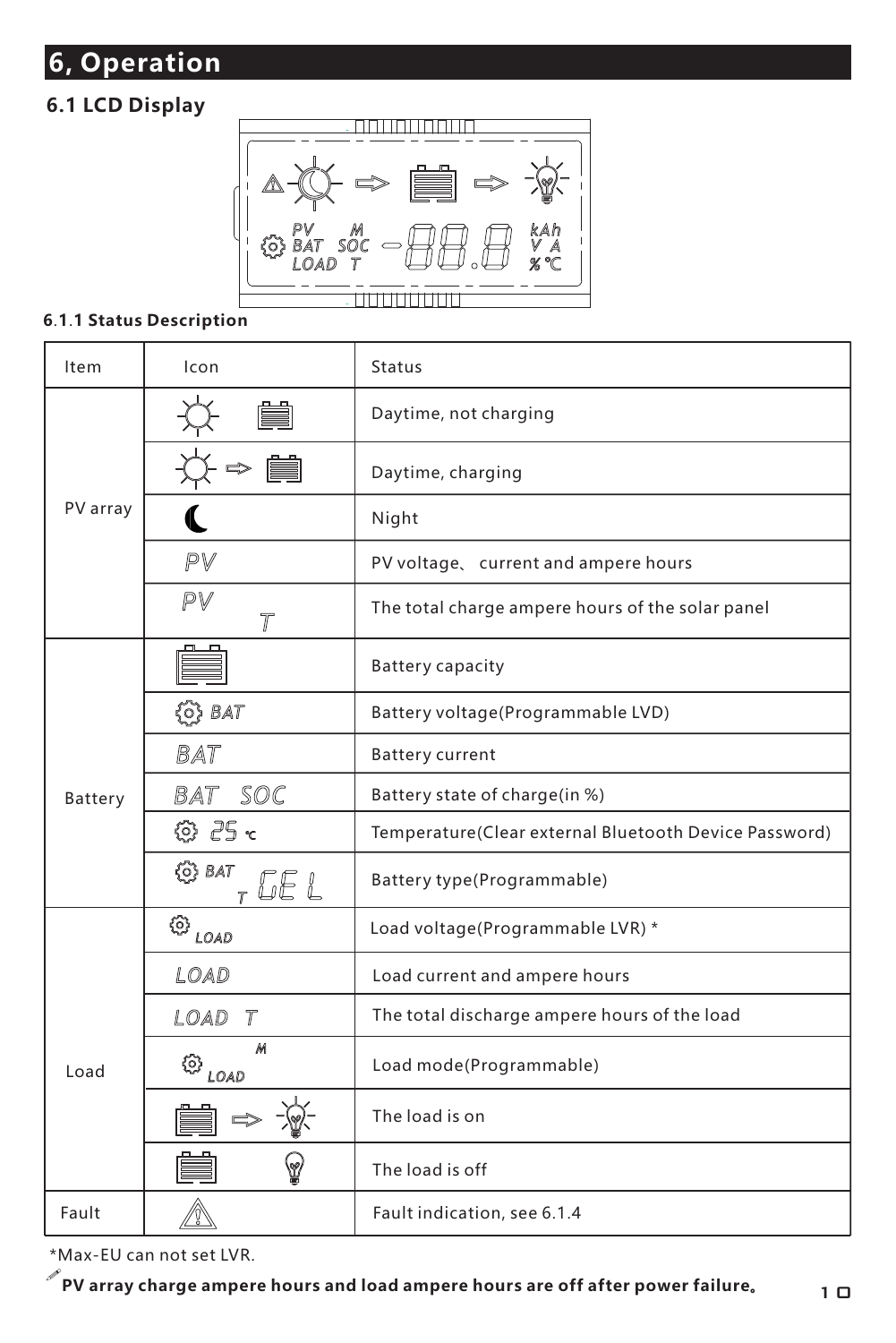**6.1.2 The interface automatically cycles in the displayed sequence**



**6.1.3 Press OK to browse the interface**

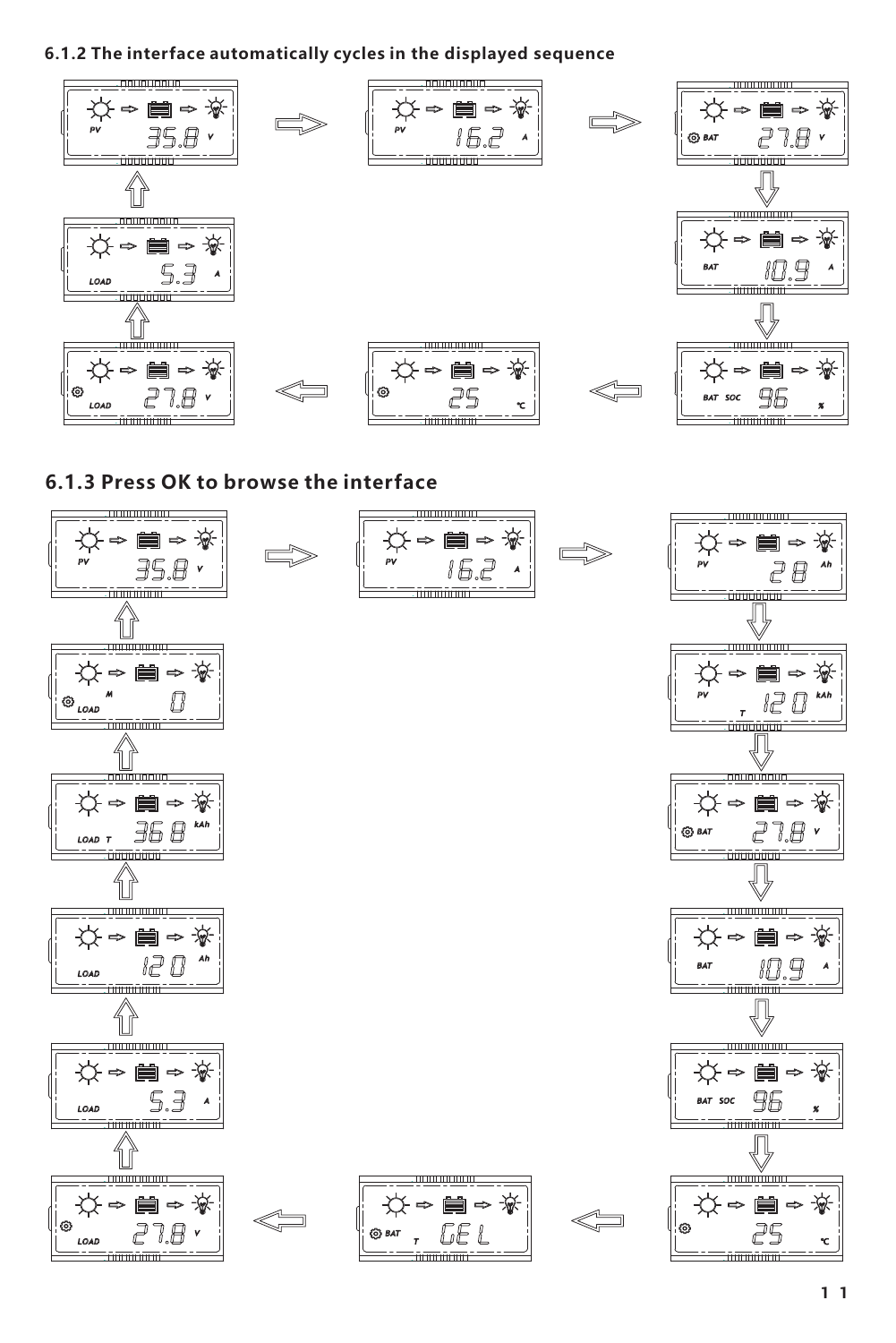#### **6.1.4 Fault indication**

| Status                                                      | Icon                       | Description                                                                                          |
|-------------------------------------------------------------|----------------------------|------------------------------------------------------------------------------------------------------|
| Short circuit                                               | E1                         | Load off, fault icon display, load icon flashes,<br>the LCD screen displays E1                       |
| Over current                                                | E <sub>2</sub>             | Load off, fault icon display, load icon flashes,<br>the LCD screen displays E2                       |
| Low voltage                                                 | E <sub>3</sub>             | Battery level shows empty, fault icon display,<br>battery frame flashes, the LCD screen displays E3  |
| Over voltage                                                | E4                         | Battery level shows full, fault icon display,<br>battery flashes, the LCD screen displays E4         |
| Over temperature                                            | E <sub>5</sub><br>°∩       | The charge and discharge are off, fault icon display,<br>icon ℃ flashing, the LCD screen displays E5 |
| Controller does not<br>correctly identify<br>system voltage | ∎⇒ ¥<br>◎ 55: 55 - 月月 月 72 | Controller does not correctly identify system voltage.                                               |

## **6.2 Key function**

# MENU OK

| Mode              | Operating                                                                                                                                                                                      |
|-------------------|------------------------------------------------------------------------------------------------------------------------------------------------------------------------------------------------|
| Browse interface  | Short press OK                                                                                                                                                                                 |
| Static display    | Press the MENU and OK key at the same time for 1s, the LCD screen<br>will lock the interface.<br>Press the MENU and OK key again for 1s, the LCD interface will unlock<br>and start scrolling. |
| Setting parameter | Press the MENU key for 1s to enter the setting mode when the<br>icon @appears on the display interface, and exit automatically after 30s                                                       |
| Load On/Off       | When the controller is working in street lamp mode, press the MENU<br>key for 3s to turn on the load, press the MENU key again or 1 min later<br>the load will be turned off.                  |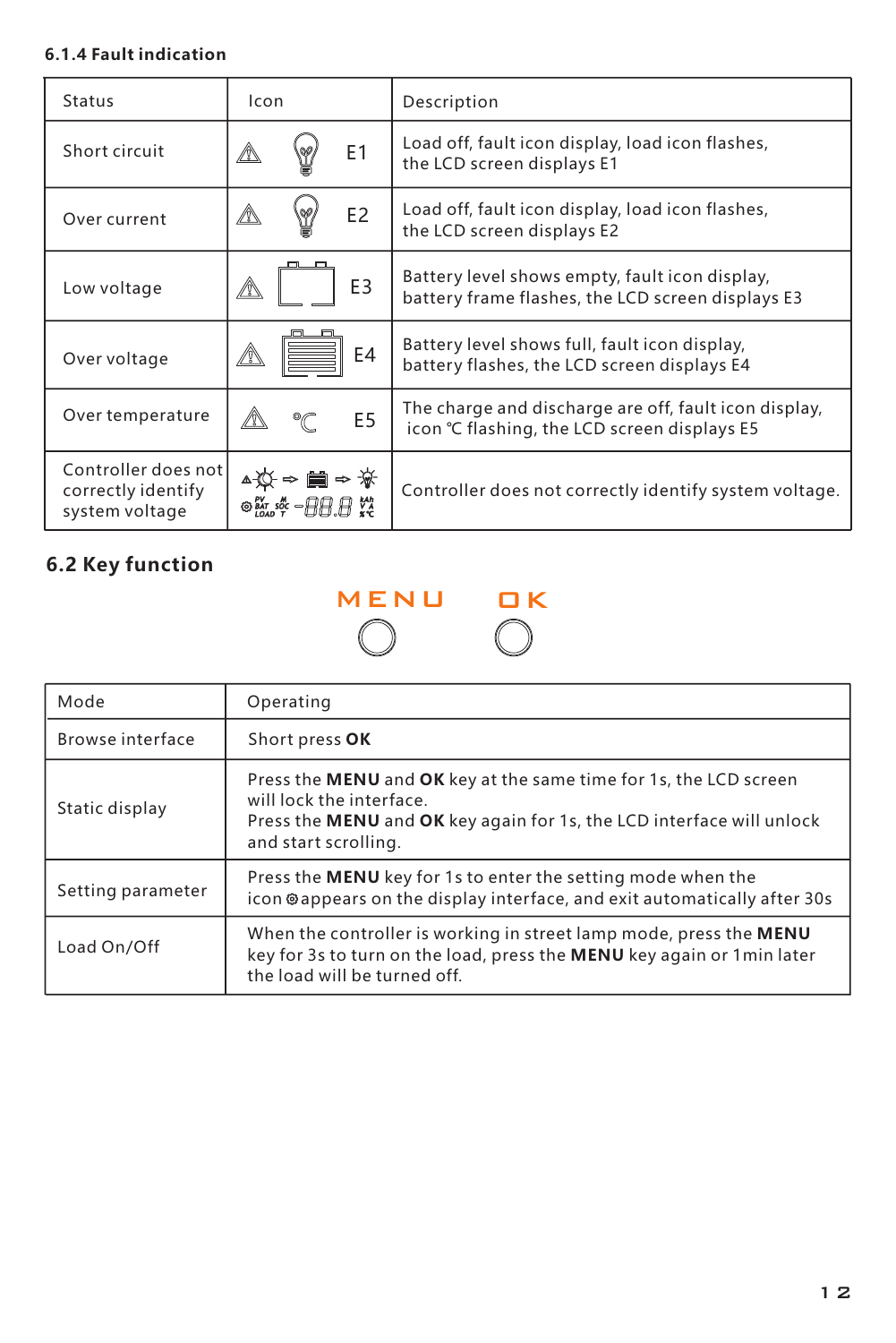#### **6.3 Parameters setting**

When the icon  $\otimes$  appears in the display interface, it means that the parameters can be set. Press the **MENU** key for 1s, then icon flashes, press **OK** to change the parameter.

#### **6.3.1 Low voltage protection(LVD)**



When the LCD shows as displayed at left, press the **MENU** key for 1s,the icon <sup>®</sup> flashes, now you can set the controller's low voltage protection.

**1.Lithium Battery(Max50/60(48)-E)**

Low voltage protection setting range:

12/24V: 9.0-30.0V (default: 10.6V)

12/24/36/48V: 9.0-60.0V (default: 21.0V).

#### **2.Liquid, Gel and AGM Battery**

The low voltage protection of the controller can be divided into two types: battery voltage control and capacity control.

①Battery voltage control

Low voltage protection setting range:

②Battery capacity control 10.8~11.8V/21.6~23.6/32.4~35.4/43.2~47.2V(default: 11.2/22.4/33.6/44.8V).

| Display | Low voltage protection range                | Low voltage reconnect    |
|---------|---------------------------------------------|--------------------------|
| ς.      | 11.0~11.6V/22.0~23.2V/33.0~34.8V/44.0~46.4V | 12.4/24.8/37.2/49.6V     |
| $5 - 2$ | 11.1~11.7V/22.2~23.4V/33.3~35.1V/44.4~46.8V | 12.5/25.0/37.5/50V       |
| 5-3     | 11.2~11.8V/22.4~23.6V/33.6~35.4V/44.8~47.2V | 12. 6/25. 2/37. 8/50. 4V |
| 5-4     | 11.4~11.9V/22.8~23.8V/34.2~35.7V/45.6~47.6V | 12.7/25.4/38.1/50.8V     |
| + - ל   | 11.6~12.0V/23.2~24.0V/34.8~36.0V/46.4~48.0V | 12.8/25.6/38.4/51.2V     |

#### **6.3.2 Low voltage reconnect(LVR)**



#### **1.Lithium Battery**

Low voltage reconnect setting range is:

 12/24V: 9.6-31.0V (default: 12.0V) 12/24/36/48V: 9.6-62.0V (default: 22.4V).

#### **2.Liquid, Gel and AGM Battery**

Low voltage reconnect setting range:

11.4~12.8/22.8~25.6/34.2~38.4/45.6~51.2V(default : 12/24/36/48V).

#### !**Max-EU series can not set LVD, its LVD is 0.8/1.6v higher than LVR by default.**



**T**he low voltage recovery voltage(LVR) should be higher than the low voltage protection voltage (LVD) at least 0.6/1.2/1.8/2.4V. If it is desired to improve LVD, than LVR must improved first.

#### **6.3.3 Clear Bluetooth Device Password**



When the LCD shows as displayed at left, press the **MENU** key for 1s, the icon  $\otimes$  flashes, you can press OK to clear the Bluetooth device password set by the mobile app.

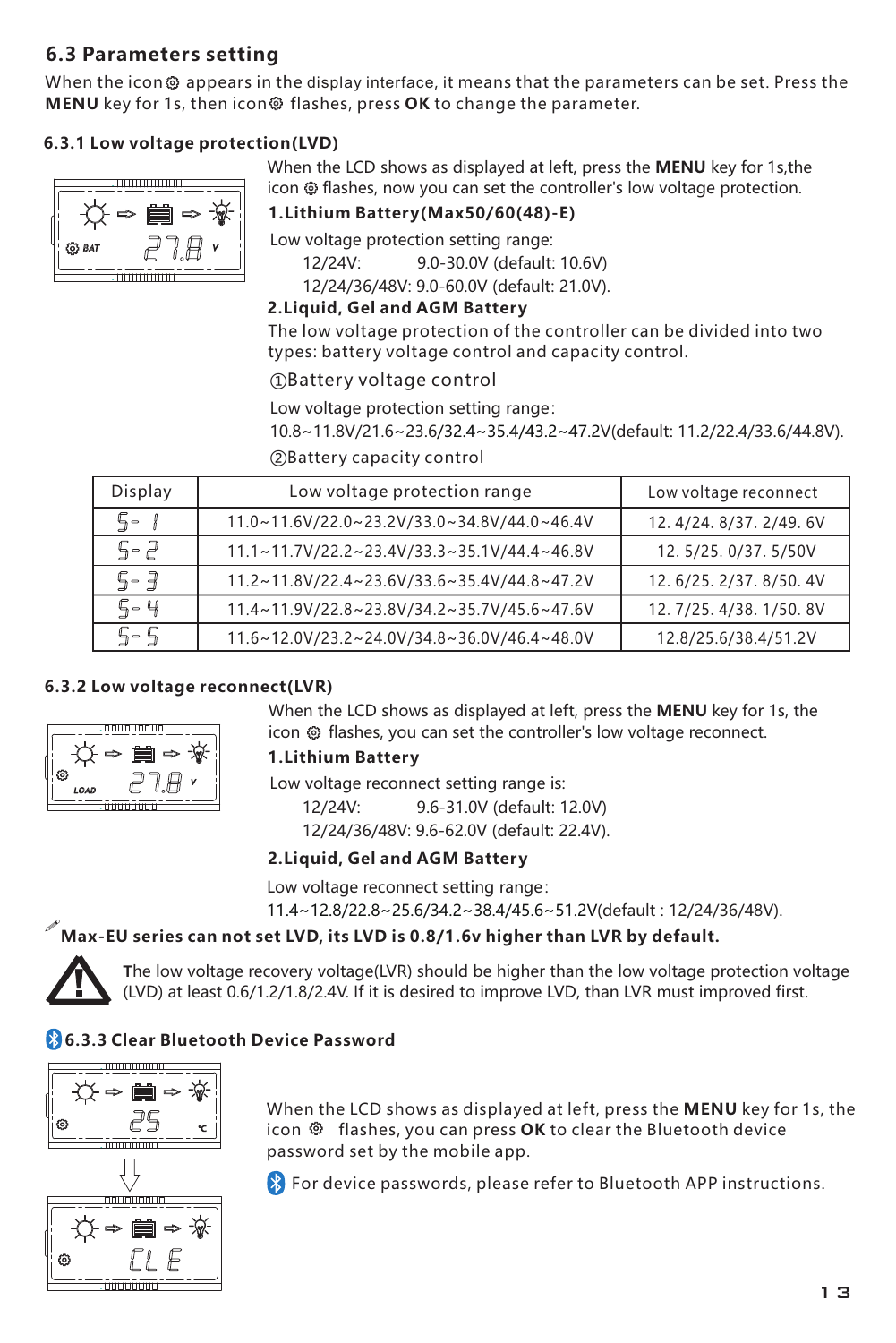#### **6.3.4 Battery type**



When the LCD shows as displayed at left, press the **MENU** key for 1s,the icon  $\bullet$  flashes , you can set the battery type.

| Display | Battery type |
|---------|--------------|
| GE L    | GEL(Default) |
|         | Liquid       |
|         | AGM          |
|         | Lithium      |

#### **1.Charging Voltage Parameters(Liquid, GEL, AGM)**

When choosing Liquid, GEL or AGM for battery type, the parameters of boost, equalization and float charge voltage can be set by IoT, RS485 or bluetooth APP. The range of parameters is as follows.

The following voltage parameters are 25℃/12V system parameters, 24/36/48V displayed values are multiplied by a factor of 2/3/4.

| Charging stage           | Boost          | Equalization   | Float          |
|--------------------------|----------------|----------------|----------------|
| Charging Voltage Range   | $14.0 - 14.8V$ | $14.0 - 15.0V$ | $13.0 - 14.5V$ |
| Default charging voltage | 14.5V          | 14.8V          | 13.7V          |

#### **2. thium Charging Voltage Parameters(Li )**

The controllers are suitable for all kinds of lithium batteries. When choosing lithium battery type, the overcharge protection and overcharge recovery voltage of lithium battery can be set by IoT, RS485 or bluetooth APP.

Charge target voltage range: 12/24V: 10.0-32.0V (default:14.4V) 12/24/36/48V: 10.0-64.0V (default:29.4V) Charge recovery voltage setting range: 12/24V: 12/24/36/48V: 9.2-63.8V (default:28.7V)



#### **Note: 1. Max EU cannot be set as a lithium battery controller.**

 **2. (Overcharge Recovery Voltage+1.5V)≥Lithium Overcharge Protection Voltage≥ (Overcharge Recovery Voltage+0.2V)** 

**Parameter setting out of range is not supported.**



**Warning: The required accuracy of BMS shall be at least 0.2V. If tolerance is larger than 0.2V, manufacturer will not assume any liability for any consequent system malfunction.**

#### **6.3.5 Load mode**



When the LCD shows as displayed at left, press the **MENU** key for 1s, the icon <sup>®</sup> flashes, you can set the load mode.

| Display  | Load mode                                                                                        |
|----------|--------------------------------------------------------------------------------------------------|
|          | Always on Mode:<br>The load output is always switched on.                                        |
|          | Dusk to Dawn Mode: The load output is<br>switched on between sunset and sunrise.                 |
| 23456789 | Evening Mode: The load output will be<br>switched on for 2~9hours after sunset.                  |
| 115 F    | Manual Mode: The load output can be<br>switched on and off manually by pressing<br>MENU shortly. |

#### **1.Always on Mode**

When the controller is set to always On mode, no matter the charging or discharging state, the load is always powered on (except in protection state). The state of the state of the state of the state of the state of the state of the state of the state of the state of the state of the state of the state of the state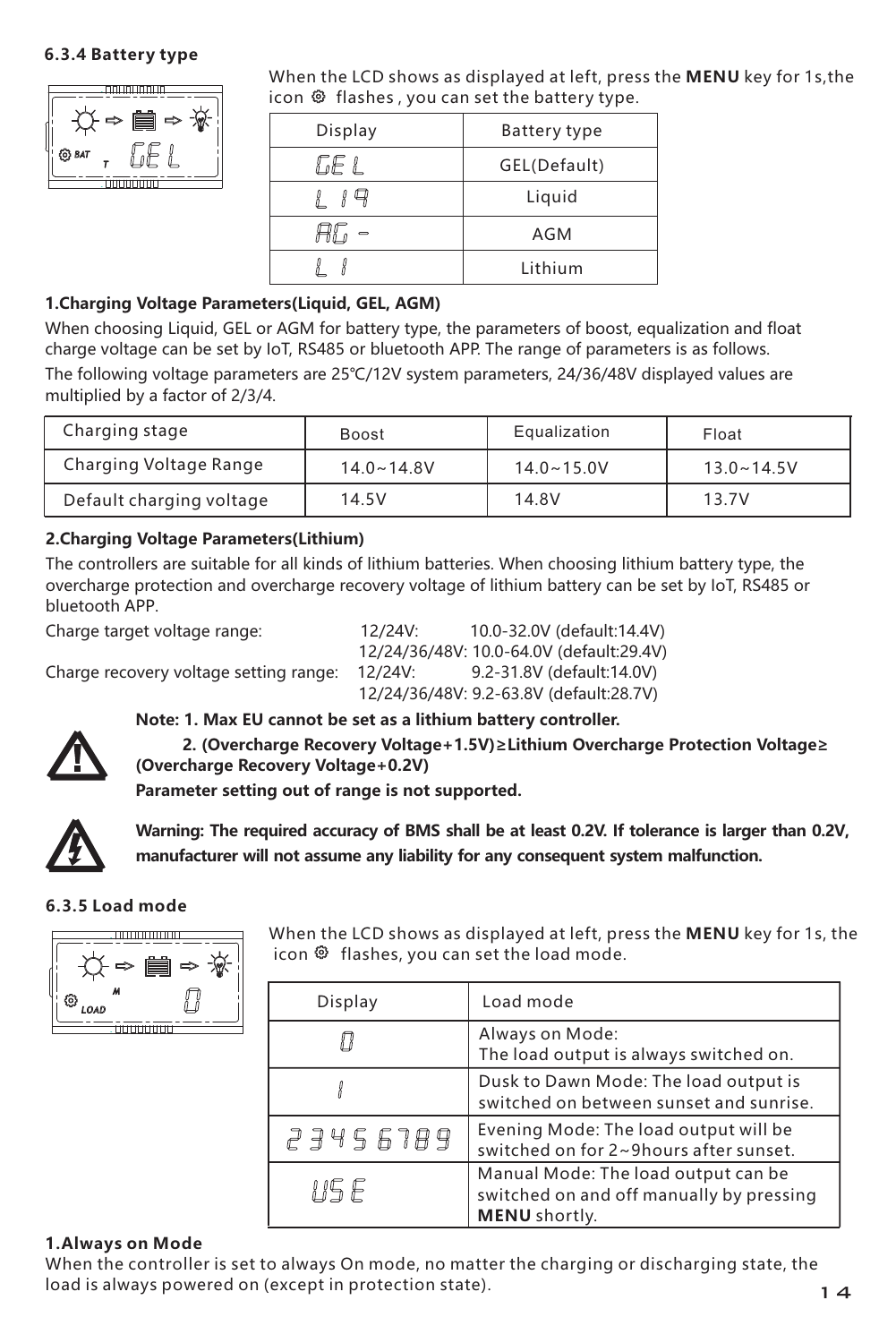#### **2.Street lamp Function**

When the load is set to Dusk to Dawn or Evening mode, the Day/Night threshold voltage and the Day/Night delay time can be set by IoT, RS485 or bluetooth APP, and the load can be turned on or off by the test function during the day charging process.

#### **2.1 Day/Night threshold voltage**

The controller recognizes day and night based on the solar array open circuit voltage.

This day/night threshold voltage can be modified according to local light conditions and the solar array used. **Max-EU defaults to 5.0/10.0V.**

Day/Night threshold setting range: 3.0~10/6.0~20/9.0~30.0/12~40V(Default: 8/16/24/32V)

#### **2.2 Day/Night delay time**

In the evening, when the solar array open circuit voltage reaches the setting day/night detect voltage, you can adjust the day/night delay time to make the load turn on a little bit later.

Day/Night delay time setting range: 0~30min(Default: 0min)

#### **2.3 Test Function**

When the controller is working in Dusk to Dawn or Evening mode, press the **MENU** key for 3s to turn on the load. Press the **MENU** key again or the load turns off automatically after 1 minute.

If the controller is operating in always on mode, the test function does not work.

#### **3.User-definde Mode**

①If the load mode is selected "**USE"**, then you can switch on and off the load output manually by pressing **MENU** shortly.

②The default switching state of the load in manual mode can be changed by IoT, RS485 or bluetooth APP. At the same time, the output to the load can be turned on or off.



**1.If the controller turns off the load due to low voltage protection、overcurrent protection、short-circuit protection or over temperature protection, the load will turn on automatically when the controller recovers from protection state. 2.Please note: Pushing the MENU button can still activate the function of the key, even** 

**during of the above four kinds protection states.**

#### **6.4 USB interface(Max-EU)**

Max-EU series have two USB interfaces, maximum output of single USB is 5V 1.5A, maximum output of two

USB is 5V 2A, for charging mobile phones and other smart devices.

The USB stops output only when the controller is in low voltage protection.

## **7, Troubleshooting, Protections and maintenance**

#### **7.1Troubleshooting**

| Faults |                                                                                                                                                                                                          |                | Reason                                     | Troubleshooting                                                                                                                                 |
|--------|----------------------------------------------------------------------------------------------------------------------------------------------------------------------------------------------------------|----------------|--------------------------------------------|-------------------------------------------------------------------------------------------------------------------------------------------------|
| ⚠      | 89                                                                                                                                                                                                       | E1             | Short Circuit                              | Switch off all loads, remove short circuit, load will be<br>reconnected after 1 minute automatically                                            |
| Δ      | ۳                                                                                                                                                                                                        | E <sub>2</sub> | Over Current                               | Reduce the load, the controller will resume<br>work after 1 minute.                                                                             |
| ⚠      |                                                                                                                                                                                                          | E3             | Battery voltage is too low                 | Load will be reconnected when battery is recharged                                                                                              |
|        | n                                                                                                                                                                                                        | E4             | Battery voltage is too high                | Check if other sources overcharge the battery.<br>If not, controller is damaged.                                                                |
|        | °C                                                                                                                                                                                                       | E5             | Over temperature                           | After the temperature decreases,<br>the controller will work normally                                                                           |
|        | ▲☆←■~※<br>$\circ$ $\stackrel{\text{\tiny{W}}}{\text{\tiny{W}}}\stackrel{\text{\tiny{w}}}{\text{\tiny{w}}}$ – $\stackrel{\text{\tiny{w}}}{\text{\tiny{H}}}$ $\stackrel{\text{\tiny{w}}}{\text{\tiny{w}}}$ |                | Battery voltage is abnormal<br>at start-up | Charge or discharge the battery so that the<br>battery voltage is within the normal<br>operating range<br>(10~15V or 20~30V or 31~42 or 42~62V) |
|        | Battery can't<br>be charged<br>during daytime                                                                                                                                                            |                | PV panel fault or reverse<br>connection    | Check panels and connection wires                                                                                                               |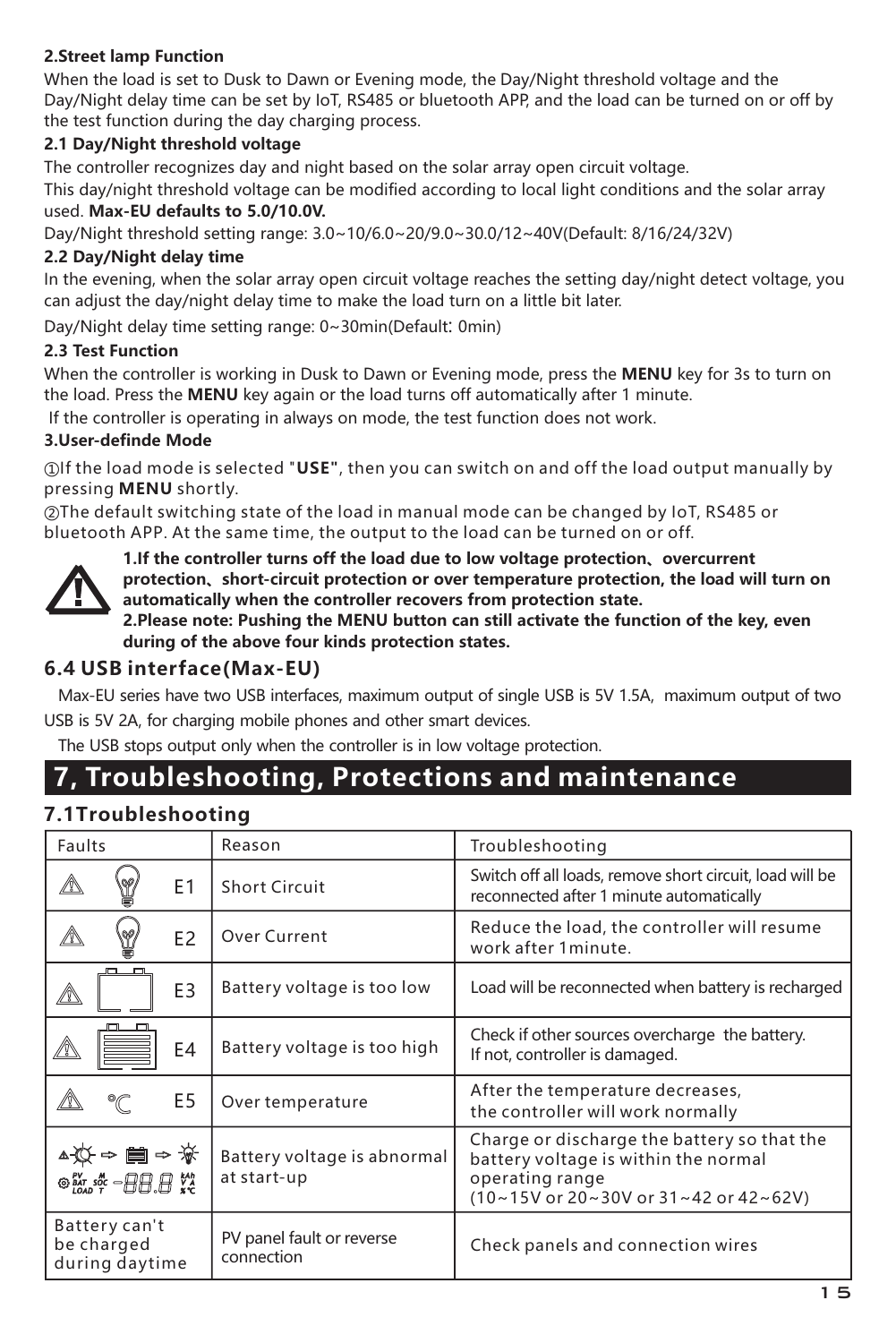## **7.2 Protection**

| Protection                                  | Description                                                                                                                                                                                                                                                                                                                                                                                                                   |
|---------------------------------------------|-------------------------------------------------------------------------------------------------------------------------------------------------------------------------------------------------------------------------------------------------------------------------------------------------------------------------------------------------------------------------------------------------------------------------------|
| Charging over current                       | The controller will limit charging current on battery to the rated level.                                                                                                                                                                                                                                                                                                                                                     |
| <b>PV Short Circuit</b>                     | When PV short circuit occurs, the controller will stop charging.<br>Remove it to resume normal operation.                                                                                                                                                                                                                                                                                                                     |
| PV Reverse Polarity                         | Fully protection against PV reverse polarity, no damage to the controller.<br>Correct the connection to resume normal operation.                                                                                                                                                                                                                                                                                              |
| <b>Battery Reverse Polarity</b>             | Fully protection against battery reverse polarity, no damage to the controller.<br>Correct the connection to resume normal operation.                                                                                                                                                                                                                                                                                         |
| Battery Over voltage                        | Should there are other energy sources to charge the battery, when the battery<br>voltage exceeds 15.8 / 31.3 / 46.8 / 62.3V(Overcharge protection voltage of<br>lithium battery equals target voltage plus 0.2V), the controller will stop charging<br>to protect the battery from overcharging damage.                                                                                                                       |
| Battery Over discharge                      | When battery voltage drops to the low voltage disconnect setting, the controller<br>will stop discharging to protect the battery from over discharging damage.                                                                                                                                                                                                                                                                |
| Load Over Current<br>Protection             | If the load current exceeds the maximum load current rating 1.25 times, the<br>controller will disconnect the load.                                                                                                                                                                                                                                                                                                           |
| <b>Load Short Circuit</b><br>Protection     | Once the load short circuit happens, the load short circuit protection will<br>trigger automatically.                                                                                                                                                                                                                                                                                                                         |
| Over Temperature<br>Protection              | The controller detects the internal temperature through internal sensor, when<br>the temperature exceeds the setting value, the charging current will decrease,<br>and consequently, the controllers temperature; Should controllers temperature<br>rise and approach over temperature protection threshold, the controller will<br>stop its operation and resume after temperature lowers/returns to an<br>acceptable level. |
| Damaged Remote<br><b>Temperature Sensor</b> | Should the temperature sensor be short-circuited or damaged, the controller<br>will be charging or discharging at the internal temperature automatically to<br>prevent the battery damaged from overcharging or over discharged.                                                                                                                                                                                              |

#### ! **the existing fault . Two or more errors at the same time can damage the controller, so you must troubleshoot**

#### **7.3 Maintenance**

For best system performance, the following inspections and maintenance tasks are recommended to be carried out for at least two times a year.

- Make sure no block on air-flow around the controller. Clear up any dirt and fragments on radiator.
- Check all the naked wires to make sure insulation is not damaged. Repair or replace some wires if necessary.
- Tighten all terminal screws to the indicated torque; Inspect for loose, broken, or burnt cable/wire connections.
- Check and confirm that LCD is consistent with required. Pay attention to any troubleshooting or error indication. Take corrective action if necessary.
- Make sure all system components are effectively and tightly connected to ground.
- Check all terminals for any corrosion signs, damaged insulation, increased temperature or carbonization/discolored signs.
- Check for any dirt, nesting insects and any corrosion signs. Implement corrections actions as early as possible.



#### **WARNING: Risk of electric shock!**

 **Make sure that all the power is turned off before above operations, and then follow the corresponding inspections and operations.**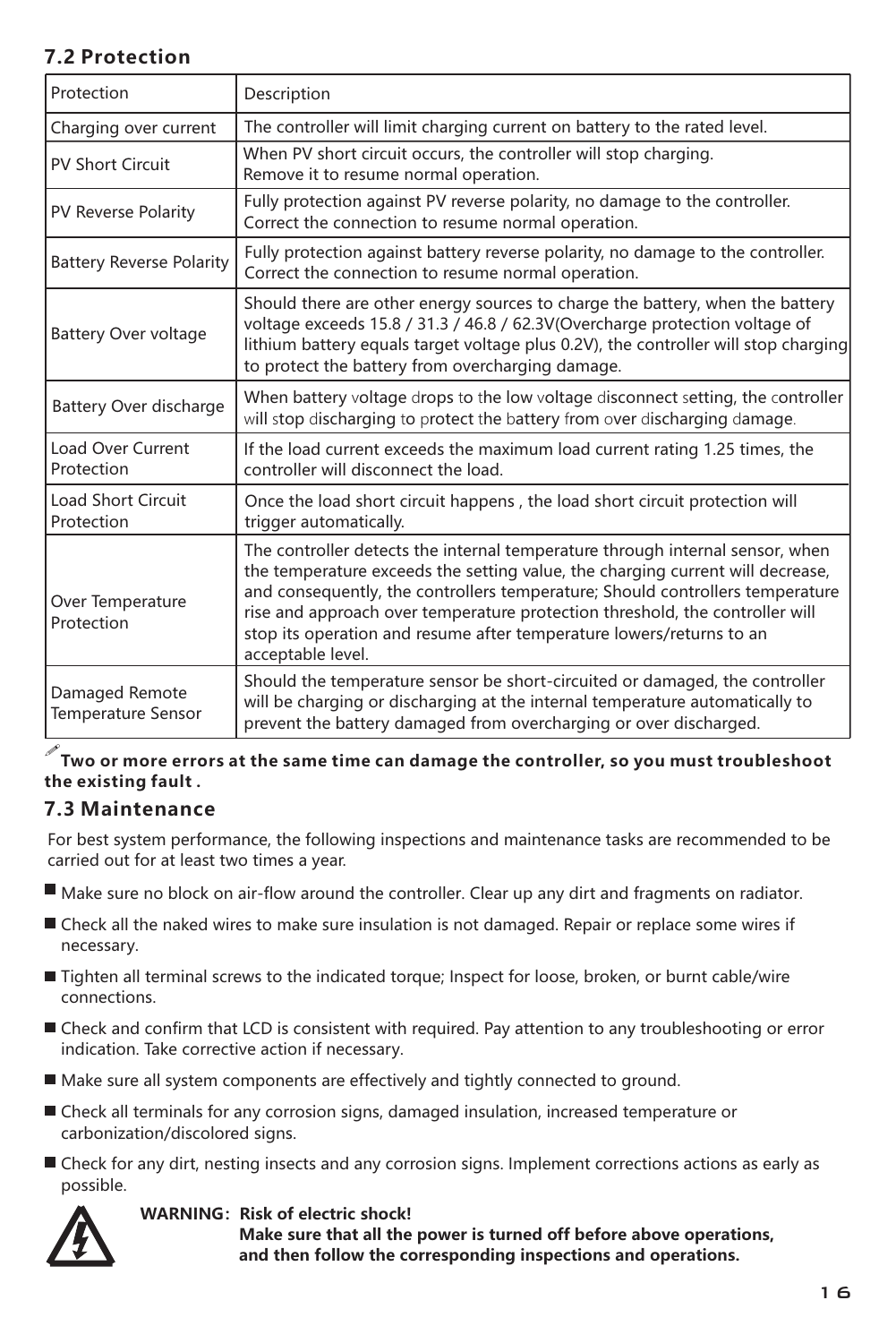# **8, Technical Data**

|                 | Item                        | MA-20-12/24                                         | MA-30-12/24 | MA-40-12/24 |  |  |
|-----------------|-----------------------------|-----------------------------------------------------|-------------|-------------|--|--|
|                 | System Voltage              | 12V/24V automatical recognization                   |             |             |  |  |
|                 | Max Charging Current        | 20A                                                 | 30A         | 40A         |  |  |
|                 | Fast Voltage                | <14.5/29.0V@25°C                                    |             |             |  |  |
|                 | <b>Boost Voltage</b>        | 14.5/29.0V @25°C                                    |             |             |  |  |
|                 | <b>Equalization Voltage</b> | 14.8/29.6V @25°C (Liquid, AGM)                      |             |             |  |  |
| Battery         | Float Voltage               | 13.7/27.4V @25°C                                    |             |             |  |  |
| Param<br>eters  | Low Volt. Disconnect        | 10.8~11.8V/21.6~23.6V, SOC1~5 (default: 11.2/22.4V) |             |             |  |  |
|                 | Reconnect Voltage           | 11.6~12.8V/23.2~25.6V (default: 12.0/24.0V)         |             |             |  |  |
|                 | Overcharge Protect          | 15.5/31.0V                                          |             |             |  |  |
|                 | Max volt on Bat, terminal   | 35V                                                 |             |             |  |  |
|                 | Temp. Compensation          | -4.17mV/K per cell (Boost, Equalization),           |             |             |  |  |
|                 |                             | -3.33mV/K per cell (Float)                          |             |             |  |  |
|                 | <b>Battery Type</b>         | Liquid, Gel, AGM (default: Gel)                     |             |             |  |  |
| Panel           | Max volt on PV terminal     | 55V                                                 |             |             |  |  |
| Param-<br>eters | Dusk/Dawn detect volt.      | 5.0/10.0V                                           |             |             |  |  |
|                 | <b>Output Current</b>       | 20A                                                 | 30A         | 40A         |  |  |
| Load            | <b>USB</b> interface        | 5V. 2A                                              |             |             |  |  |
|                 | Load mode                   | Always on, Dusk to Dawn, Evening, Manual            |             |             |  |  |
|                 | <b>Dimensions</b>           | 189 * 96 * 53mm                                     |             |             |  |  |
|                 | Weight                      | 420g                                                |             |             |  |  |
|                 | Self consumption            | 5 <sub>m</sub> A                                    |             |             |  |  |
|                 | Grounding                   | Common positive                                     |             |             |  |  |
| System          | Power ternimals             | 8AWG(10mm <sup>2</sup> )                            |             |             |  |  |
| Param-<br>eters | Ambient temperature         | $-20 \sim +50^{\circ}$ C                            |             |             |  |  |
|                 | Storage temperature         | $-25 - +80^{\circ}C$                                |             |             |  |  |
|                 | Ambient humidity            | $0 \sim 100\%$ RH                                   |             |             |  |  |
|                 | Protection degree           | <b>IP32</b>                                         |             |             |  |  |
|                 | Max Altitude                | 4000m                                               |             |             |  |  |

\* Around oblique line value separately on behalf of 12V and 24V system's value.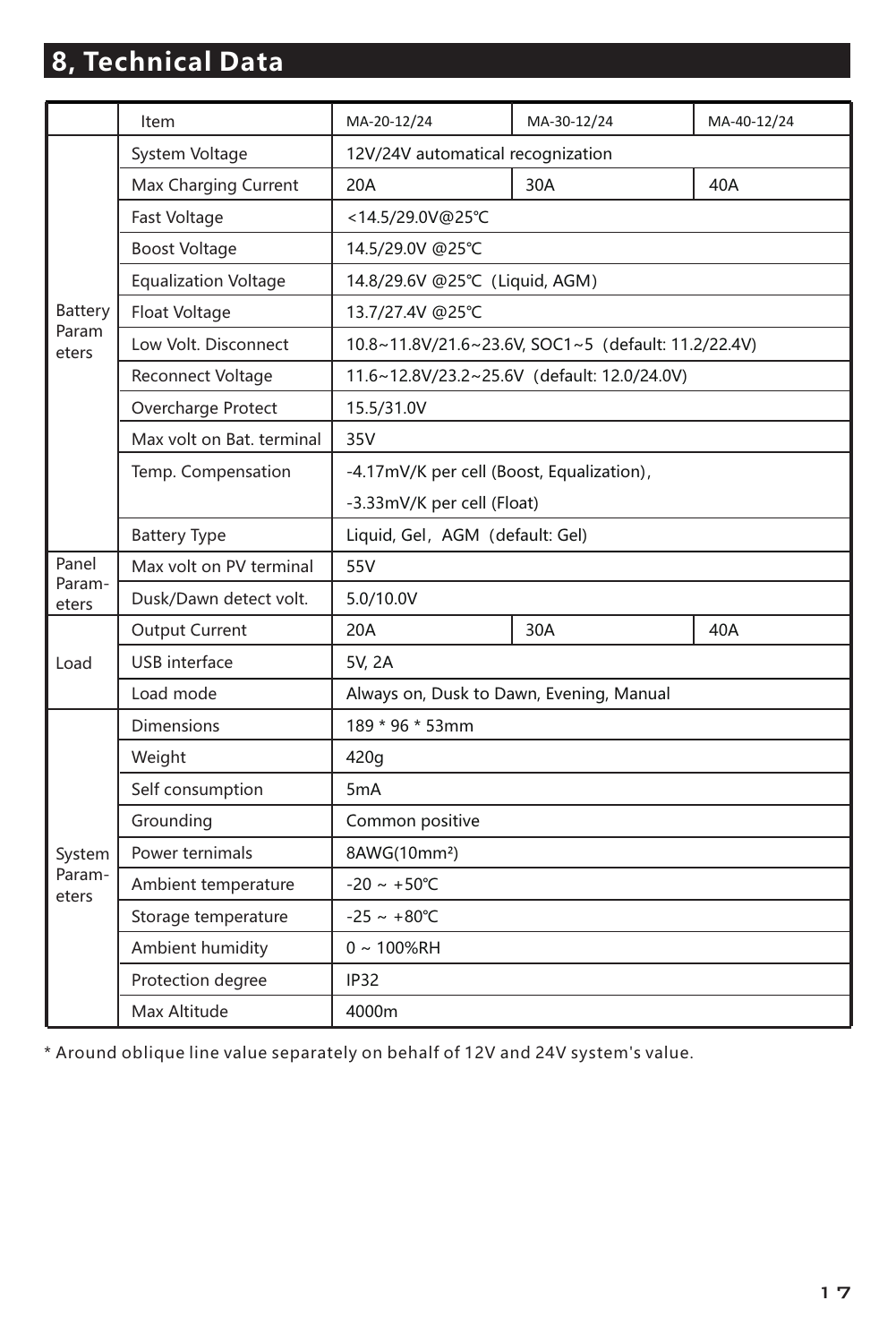|                           | Item                      |                             | MA-50-12/24                                           | MA-60-12/24 |
|---------------------------|---------------------------|-----------------------------|-------------------------------------------------------|-------------|
| Battery<br>Param<br>eters | Max Charging Current      |                             | 50A                                                   | 60A         |
|                           | System Voltage            |                             | 12/24V automatic recognition                          |             |
|                           | Max volt on Bat, terminal |                             | 35V                                                   |             |
|                           | <b>Battery Type</b>       |                             | Gel, AGM, Liquid, Lithium (default: Gel)              |             |
|                           | Liquid,<br>Gel and<br>AGM | Fast Charging Voltage       | before boost or equalization charging stage           |             |
|                           |                           | <b>Boost Voltage</b>        | 14~14.8/28~29.6V @25°C(default: 14.5/29V)             |             |
|                           |                           | <b>Equalization Voltage</b> | 14~15.0/28~30V@25°C(default: 14.8/29.6V)(Liquid, AGM) |             |
|                           |                           | Float Voltage               | 13~14.5/26~39V @25°C(default: 13.7/27.4V)             |             |
|                           |                           | Low Volt. Disconnect        | 10.8~11.8V/21.6~23.6V(default: 11.2/22.4V)            |             |
|                           |                           | <b>Reconnect Voltage</b>    | 11.4~12.8V/22.8~25.6V (default: 12.0/24.0V)           |             |
|                           |                           | Overcharge Protect          | 15.8/31.3V                                            |             |
|                           |                           | Temp. Compensation          | -4.17mV/K per cell (Boost, Equalization),             |             |
|                           |                           |                             | -3.33mV/K per cell (Float)                            |             |
|                           | Lithium                   | Charging target voltage     | 10.0~32.0V(Lithium, default: 14.4V)                   |             |
|                           |                           | Charging recovery voltage   | 9.2~31.8V(Lithium, default: 14.0V)                    |             |
|                           |                           | Low voltage disconnect      | 9.0~30.0V(Lithium, default: 10.6V)                    |             |
|                           |                           | Low voltage reconnect       | 9.6~31.0V(Lithium, default: 12.0V)                    |             |
|                           | Max volt on PV terminal " |                             | 55V                                                   |             |
| Panel                     | Day/Night threshold       |                             | Lithium: 3.0~20.0V(Programmable)                      |             |
| Param-<br>eters           |                           |                             | Gel, AGM and Liquid: 3.0~10.0/6.0~20.0V(Programmable) |             |
|                           | Day/Night delay Time      |                             | $0 \sim 30$ min                                       |             |
| Load                      | Output Current            |                             | 30A                                                   |             |
|                           | Load mode                 |                             | Always on(Default), Street lamp, User-defind Mode     |             |
| System<br>Param-<br>eters | Dimensions                |                             | 138*187.5*62.5mm                                      |             |
|                           | Weight                    |                             | 720g                                                  |             |
|                           | Self consumption          |                             | 10 <sub>m</sub> A                                     |             |
|                           | Communication             |                             | RS485(RJ11 interface)                                 |             |
|                           | Optional                  |                             | IoT, Cyber-BT                                         |             |
|                           | Grounding                 |                             | Common Positive                                       |             |
|                           | Power terminals           |                             | 6AWG(16mm <sup>2</sup> )                              |             |
|                           | Ambient temperature       |                             | $-20 \sim +55^{\circ}C$                               |             |
|                           | Storage temperature       |                             | $-25 - +80^{\circ}C$                                  |             |
|                           | Ambient humidity          |                             | $0 - 100%RH$                                          |             |
|                           | Protection degree         |                             | IP <sub>32</sub>                                      |             |
|                           | Max Altitude              |                             | 4000m                                                 |             |

\*1. Maximum solar panel voltage at minimum ambient operating temperature. \*2. Around oblique line value separately on behalf of 12V and 24V system's value.